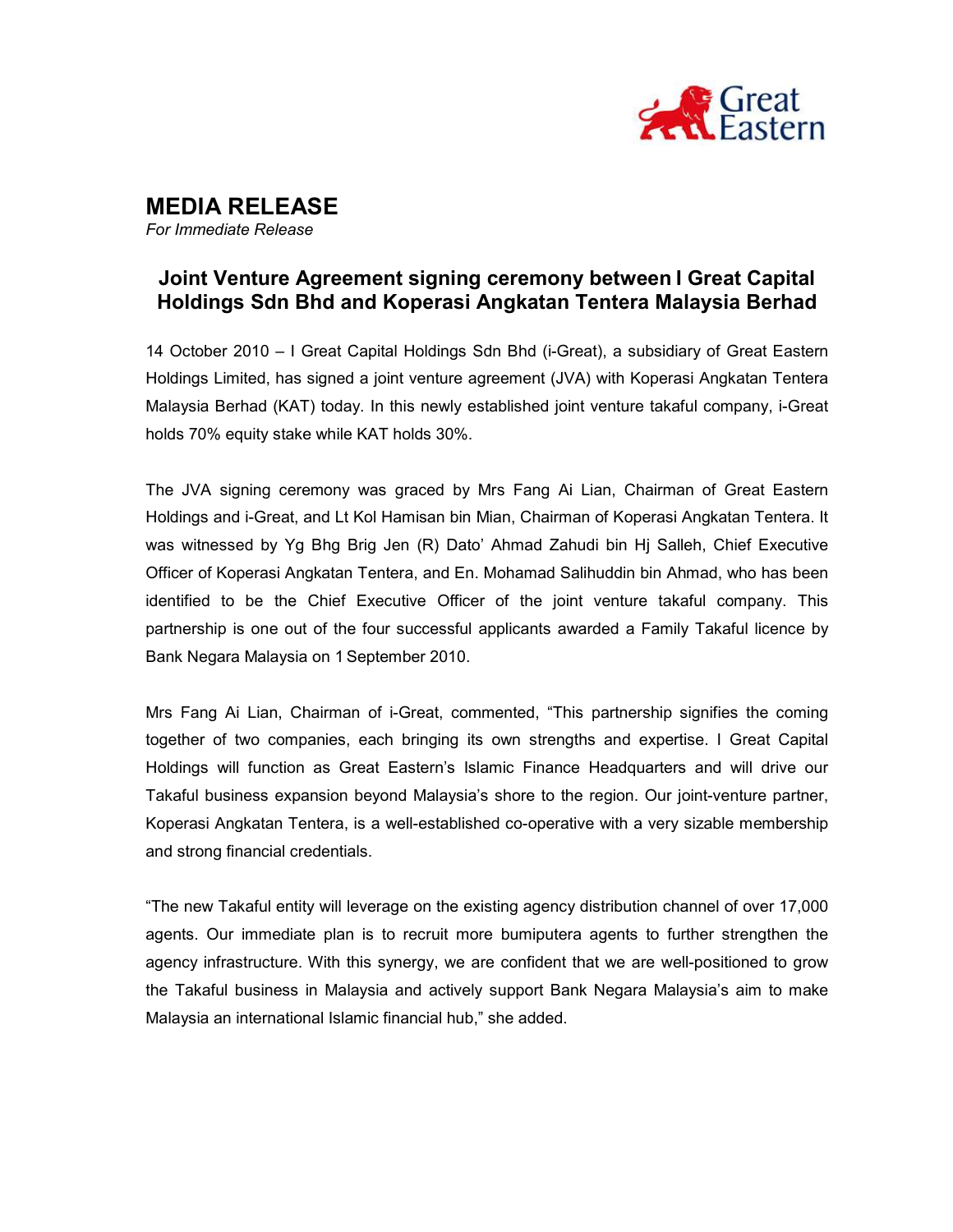

Koperasi Angkatan Tentera, with its solid financial background and supported by its wide geographical coverage of around 140,000 members, is confident that the takaful joint venture business, through its innovative suite of 'Takaful for all' products and services, will appeal to the diverse needs of various segments of the Malaysian market, especially Muslims, which have remained largely untapped.

Lt Kol Hamisan bin Mian, Chairman of KAT said, "This joint venture presents new opportunities for both KAT and Great Eastern. It fits well with KAT's current activities in providing insurance schemes for our members. The establishment of this partnership marks another milestone for the industry as well as for KAT."

The joint venture Takaful company is expected to be operational early next year.

## About Great Eastern

Great Eastern is the oldest and most established life insurance group in Singapore and Malaysia. With \$50.9 billion in assets and 3.8 million policyholders, it has two successful distribution channels – the tied agency force and bancassurance. The Company also operates in China, Indonesia, Vietnam and Brunei. Great Eastern's asset management subsidiary, Lion Global Investors Limited, is one of the largest private sector asset management companies in Southeast Asia.

Great Eastern is a subsidiary of OCBC Bank, which is established in 1912 and the second largest financial services group in Southeast Asia by assets. It is among the world's highest rated banks, with a long term credit rating of Aa1 from Moody's. OCBC Bank's key markets are Singapore, Malaysia, Indonesia and Greater China. It has a network of more than 500 branches and representative offices in 15 countries and territories, including 382 branches and offices in Indonesia operated by its subsidiary, Bank OCBC NISP.

## About Koperasi Angkatan Tentera Malaysia Berhad

Established in November 1960, Koperasi Angkatan Tentera Malaysia Berhad (KATMB) began as a thrift and loan co-operative. Its functions and structure changed into a multi-purpose co-operative on 1 November 1975 as it ventured into new business programs in line with the nation's economic agenda. Membership to the co-operative is open to all Malaysian Armed Forces personnel both in the regular and voluntary services. Membership is also extended to civilian staff of the Ministry of Defence (MINDEF). As at 31 December 2009, KATMB is managed by a team of 223 full-time employees under the supervision of the Chief Executive Officer and led by 15 Board of Directors. It has more than 144,000 members with total shareholders fund of RM 797 million and asset of more than RM 2 billion. KATMB's main activities are in providing syariah-based financial products such as basic personal lending and deposit services to